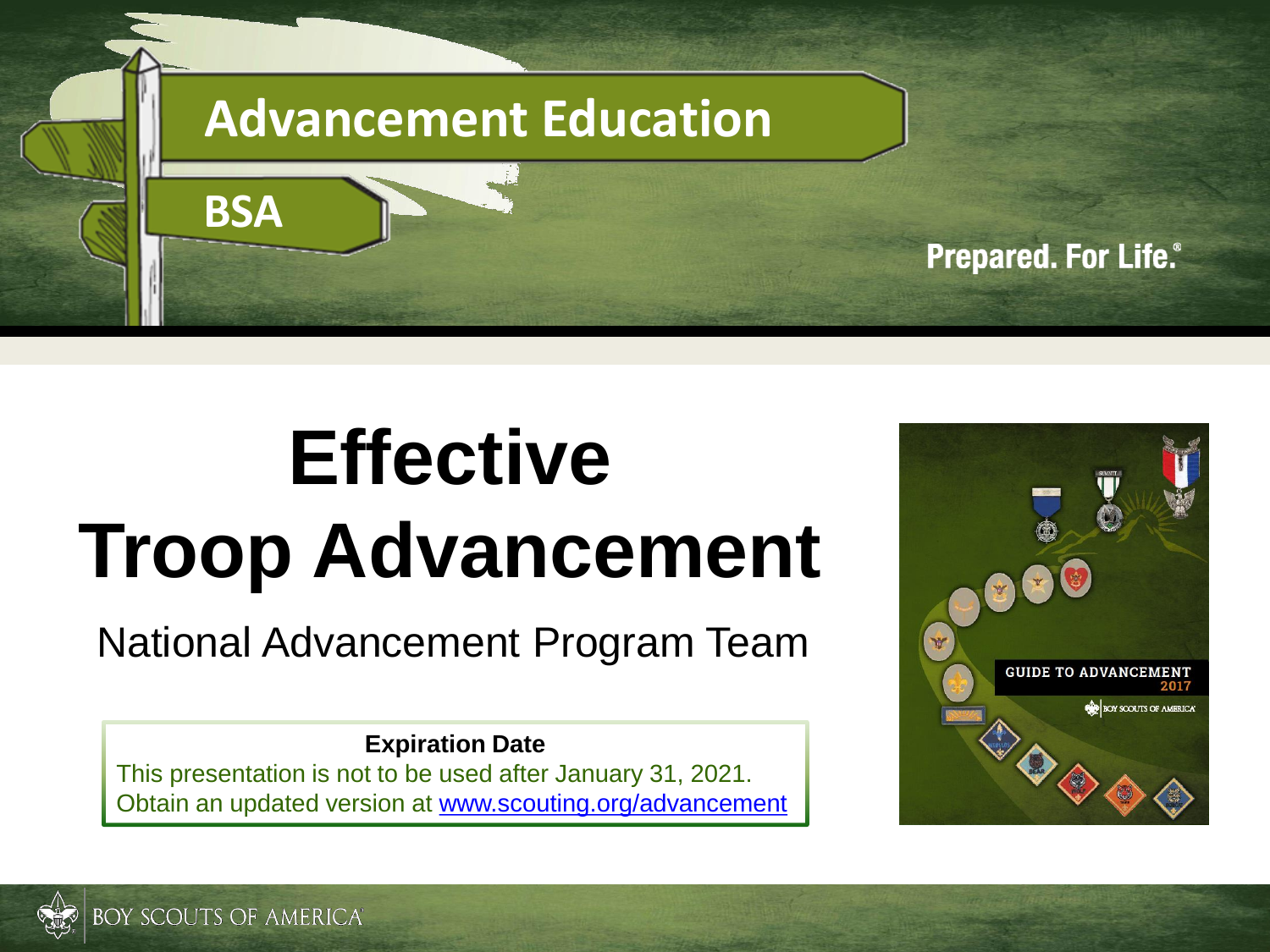## **Why Advancement?**

#### **Mission Statement**

The mission of the Boy Scouts of America is to prepare young people to make ethical and moral choices over their lifetimes by instilling in them the values of the Scout Oath and Scout Law.

#### **The Objectives of Scouting**

- Character development
- Citizenship training
- Leadership
- Mental and physical fitness



*Advancement is one of the eight methods of Scouting used by Scout leaders to fulfill the objectives of the BSA.*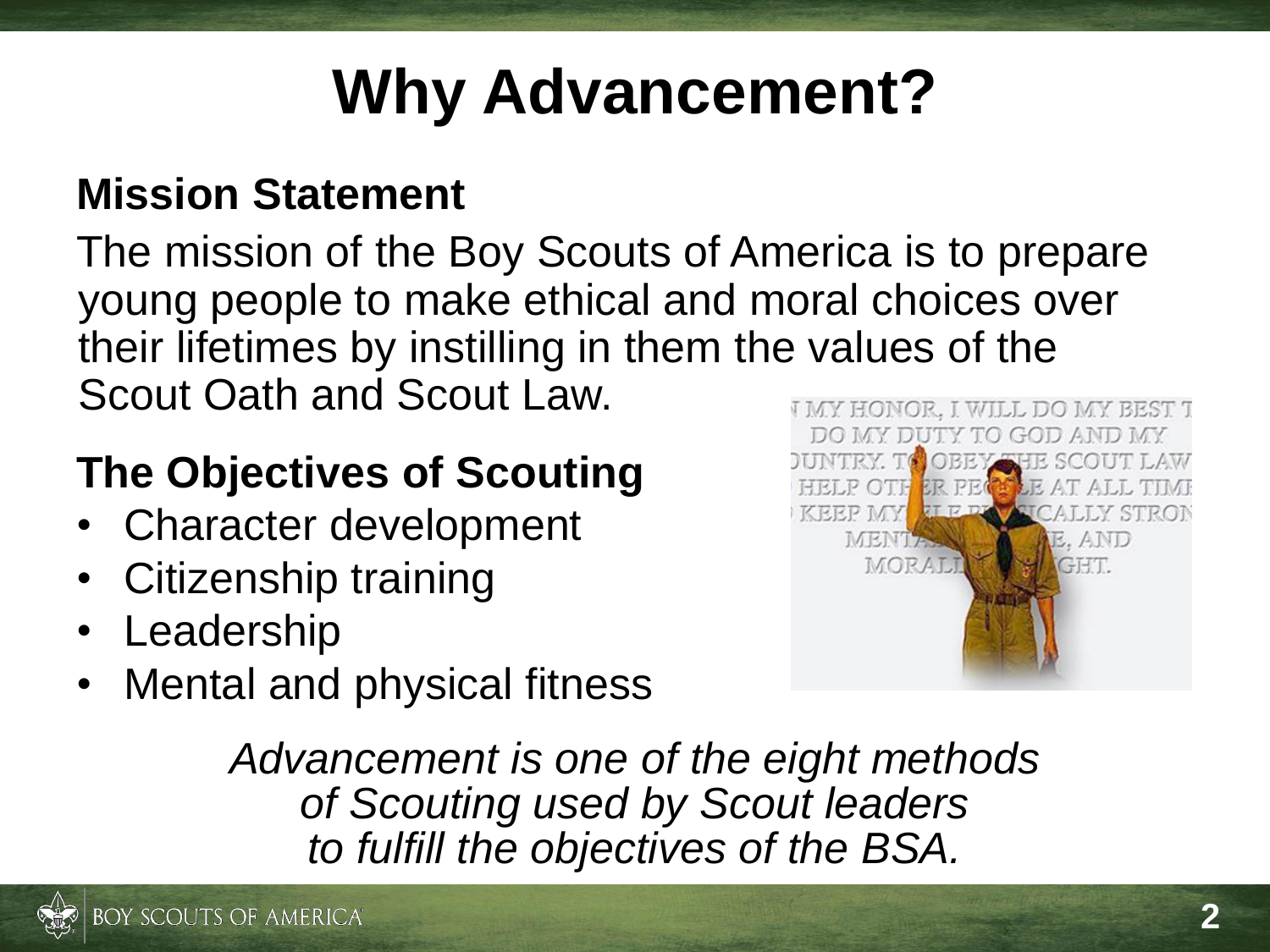## **Advancement is…**

- $\triangle$  A method (2.0.0.1)
	- Not an end in itself
- Based on experiential learning (2.0.0.2)
	- Designed to educate or expand horizons
- A means for personal growth (2.0.0.3)
	- Age-appropriate, surmountable hurdles that allow Scouts to learn and gain confidence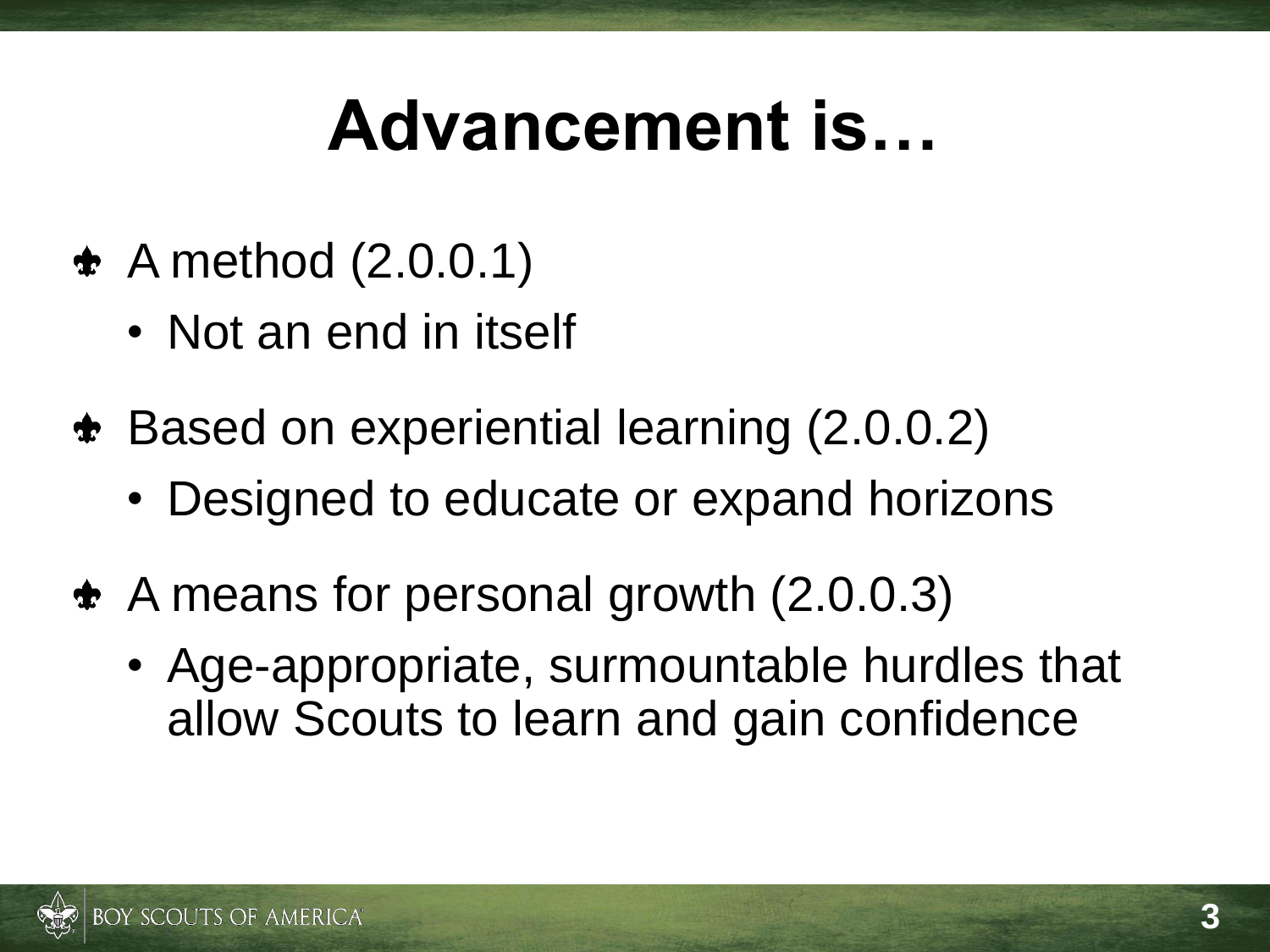## **Four Steps of Scout Advancement (4.2.1.0)**

- Learn
- Test
- **\*** Review
- \* Recognize

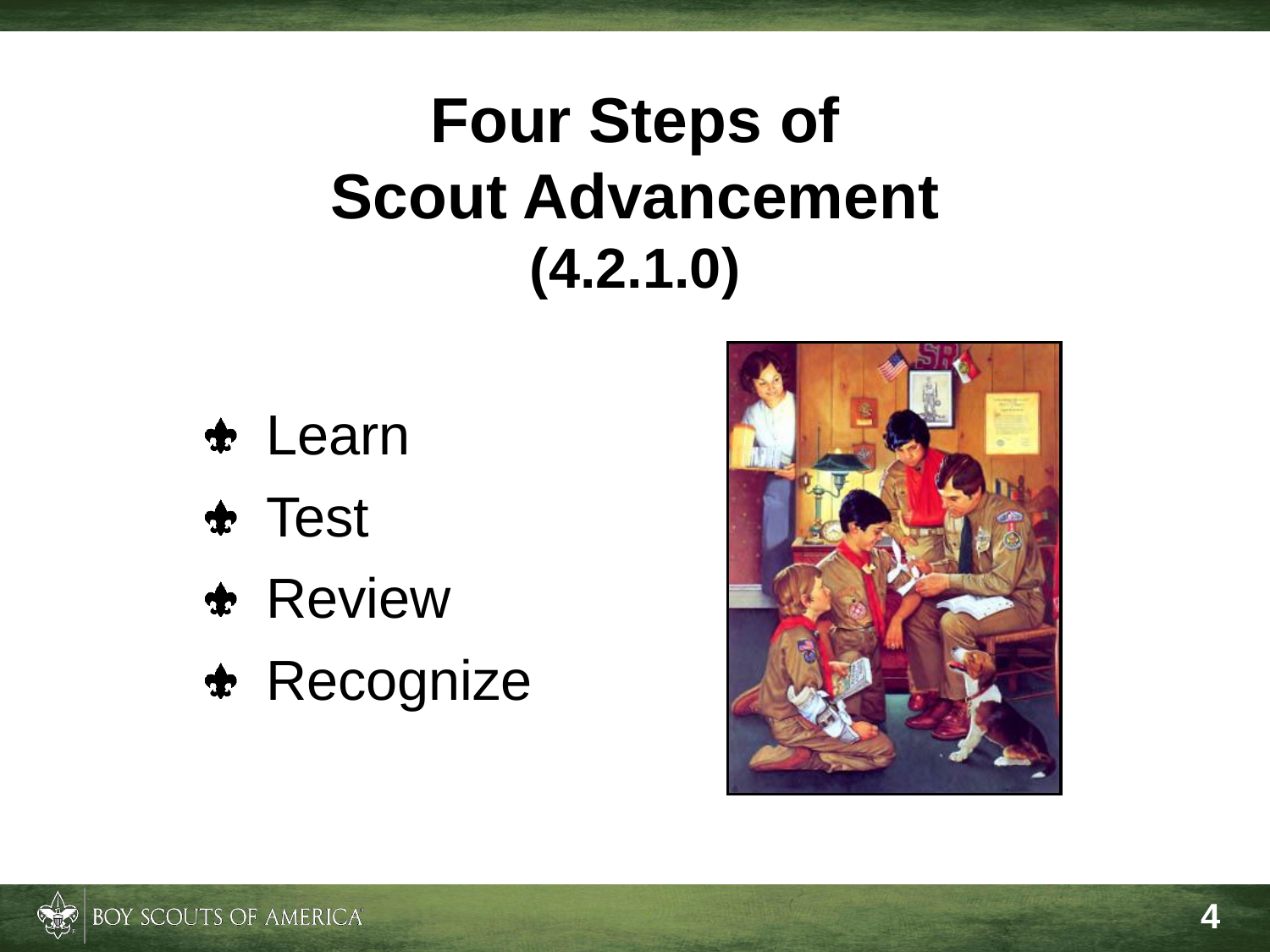## **A Scout Learns (4.2.1.1)**

A Scout learns by doing, they grow, and then they teach -*Scout Handbook*

The EDGE method is a four step teaching method:

- **E**xplain
- **D**emonstrate
- **G**uide
- **E**nable

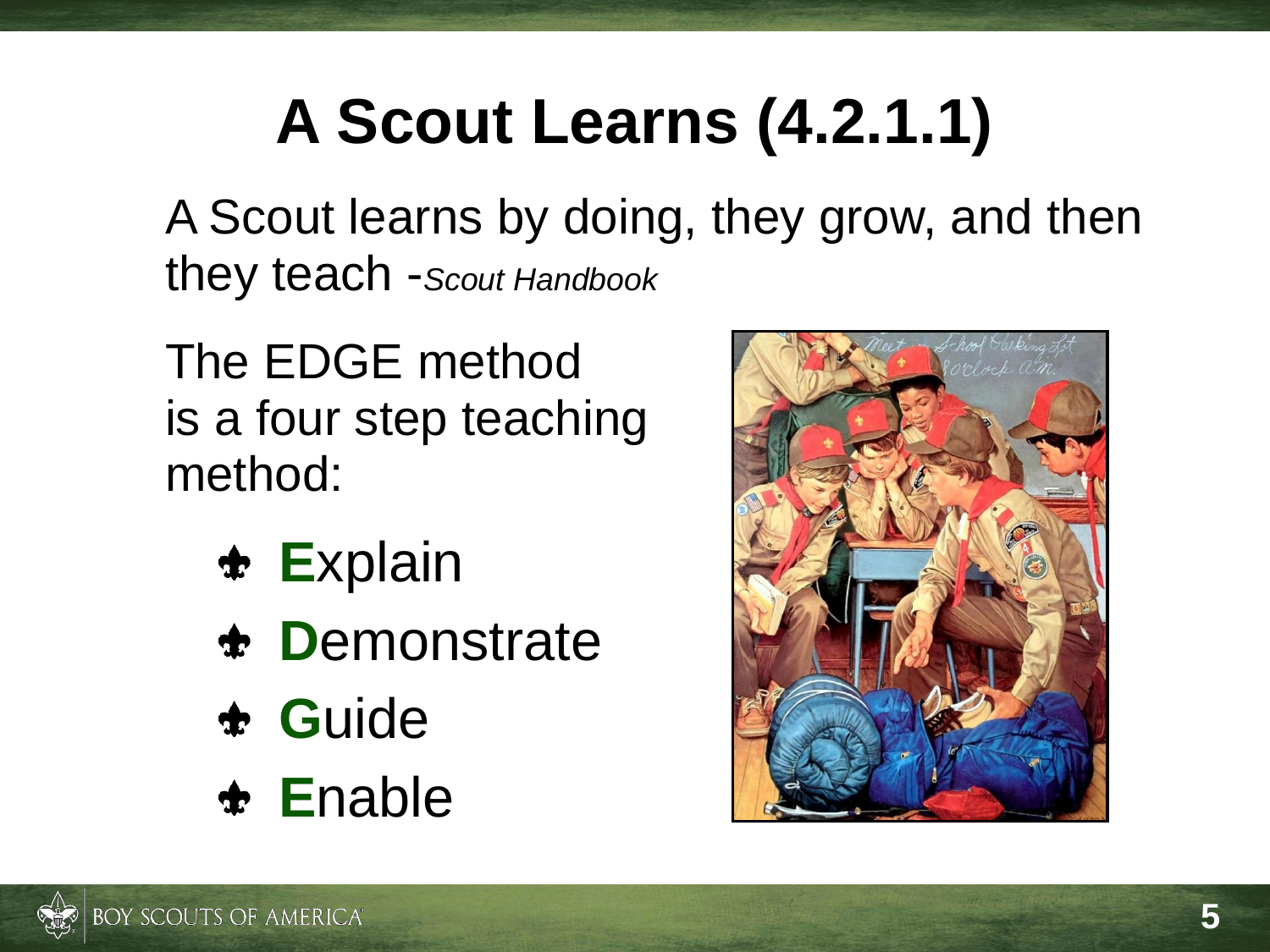## **A Scout is Tested (4.2.1.2)**

- $\triangle$  The unit leader authorizes those who may test and pass the Scout on rank requirements.
- $\triangle$  These might include patrol leaders, the senior patrol leader, an assistant unit leader, another Scout, or the unit leader.
- Merit badge counselors teach and test the requirements for merit badges.
- $\triangleq$  It is important that everyone understands that a Scout completes the requirements as written.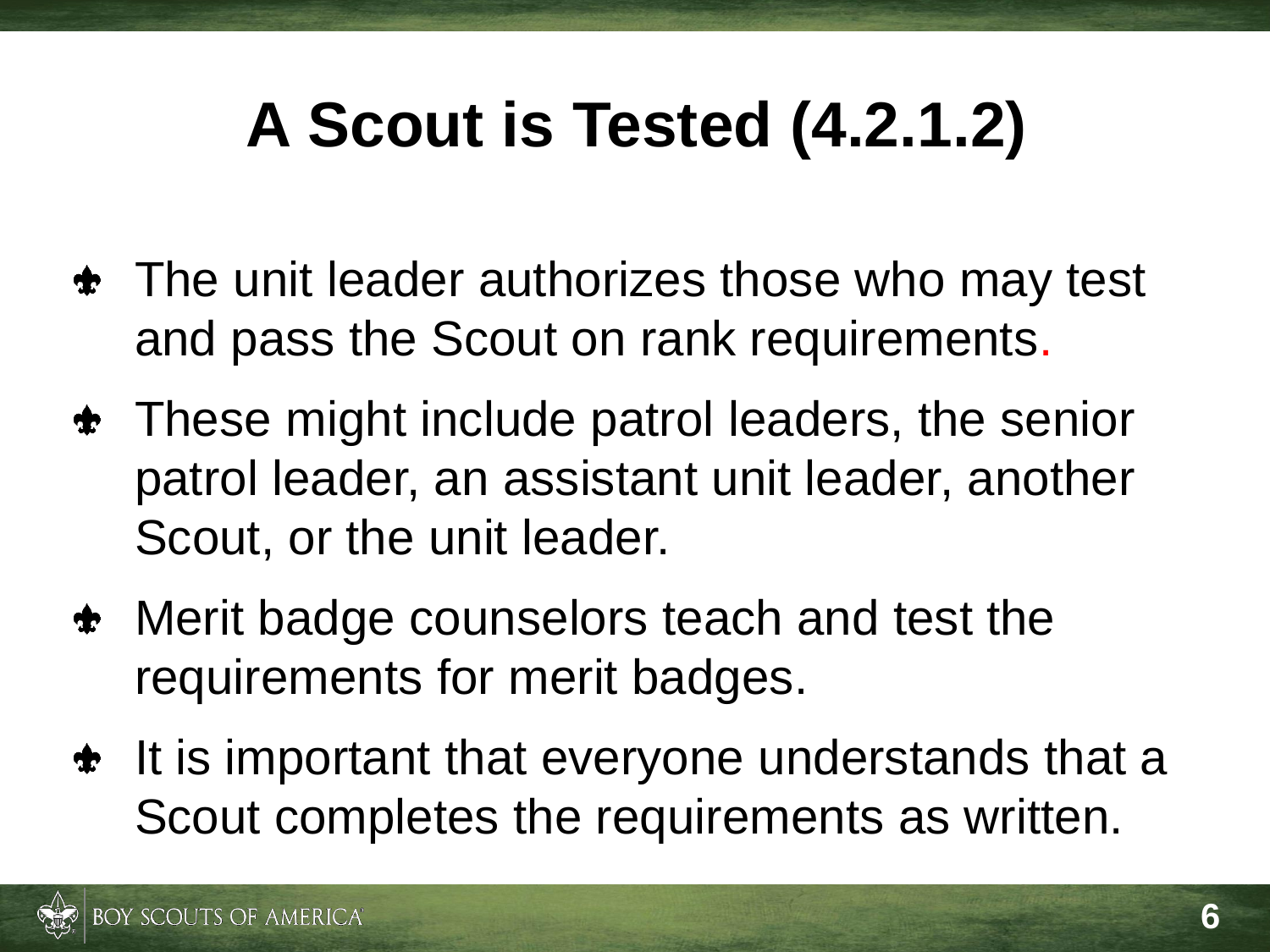## **A Scout is Reviewed (4.2.1.3)**

- **\*** After completing all requirements for a rank, the Scout meets with a board of review.
- **\*** For Scout rank, no board of review is held.
- For Tenderfoot, Second Class, First Class, Star and Life ranks, the board of review is comprised of 3 to 6 members of the unit committee.
- $\triangle$  Local councils determine the level at which Eagle Scout boards of review are held.

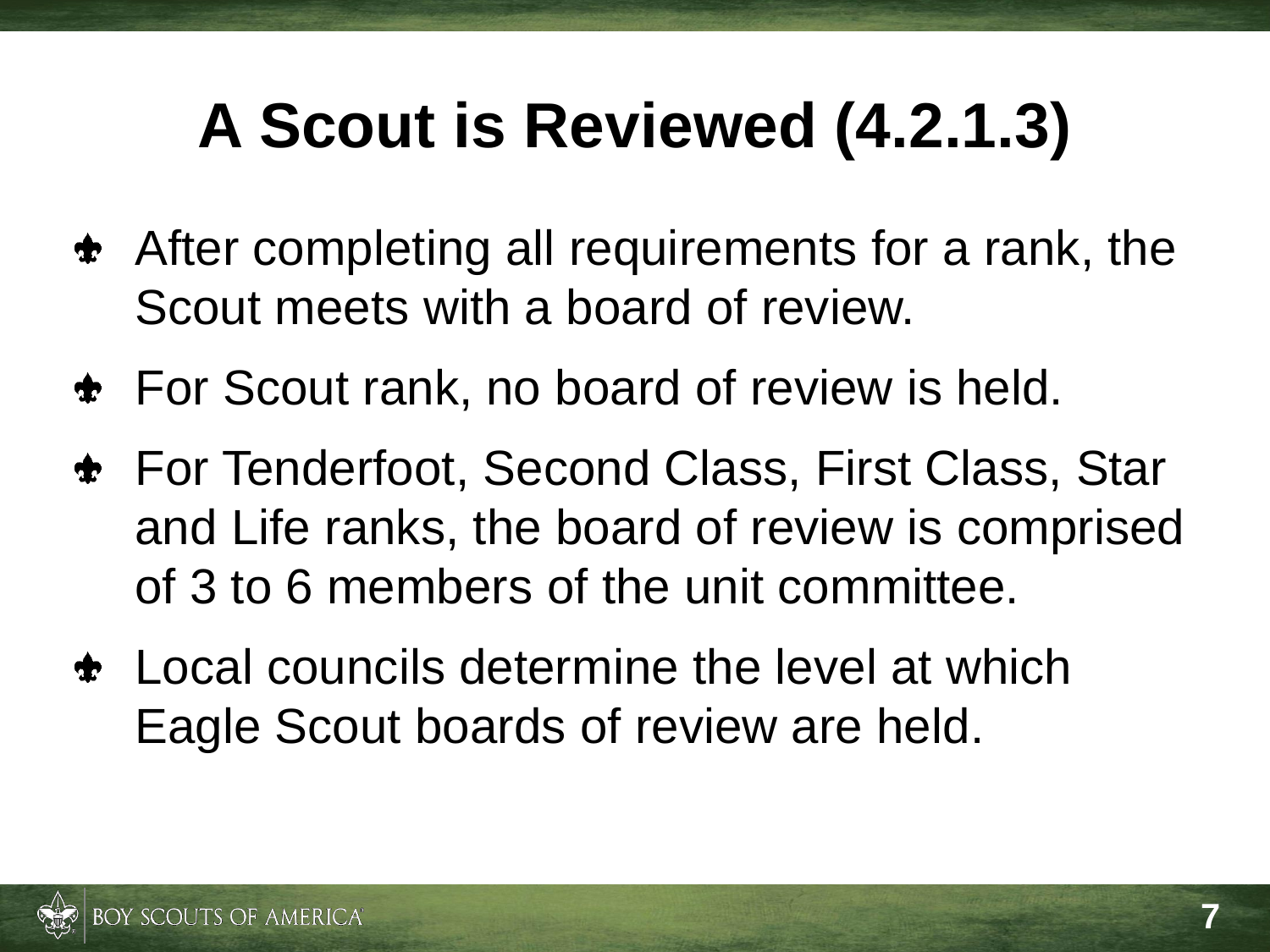## **A Scout is Recognized (4.2.1.4)**

- **\*** Recognition builds confidence and leads to additional advancement.
	- Rewards the Scouts for their hard work
	- Helps motivate them to continue
	- Provides a reminder for other Scouts to advance
- **\*** Recognition should be immediate and repetitive.

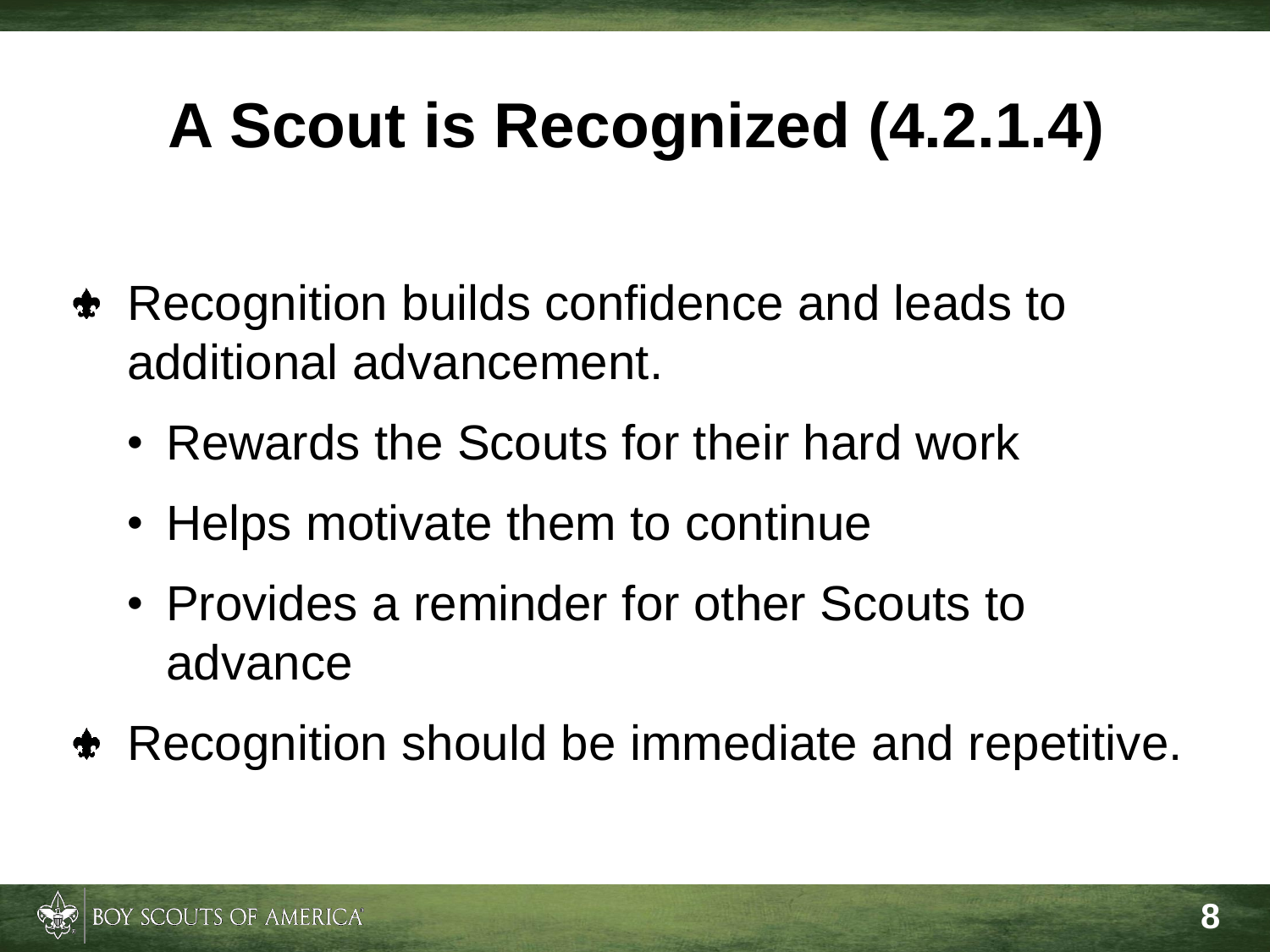### **Troop Advancement Responsibilities (3.0.0.3)**

The troop advancement coordinator's responsibility is to support the unit's advancement program, maximize rank achievement, and facilitate a smooth process.

Some troops may also organize an advancement committee chaired by the advancement coordinator.

Advancement administrators must know and understand advancement procedures.



9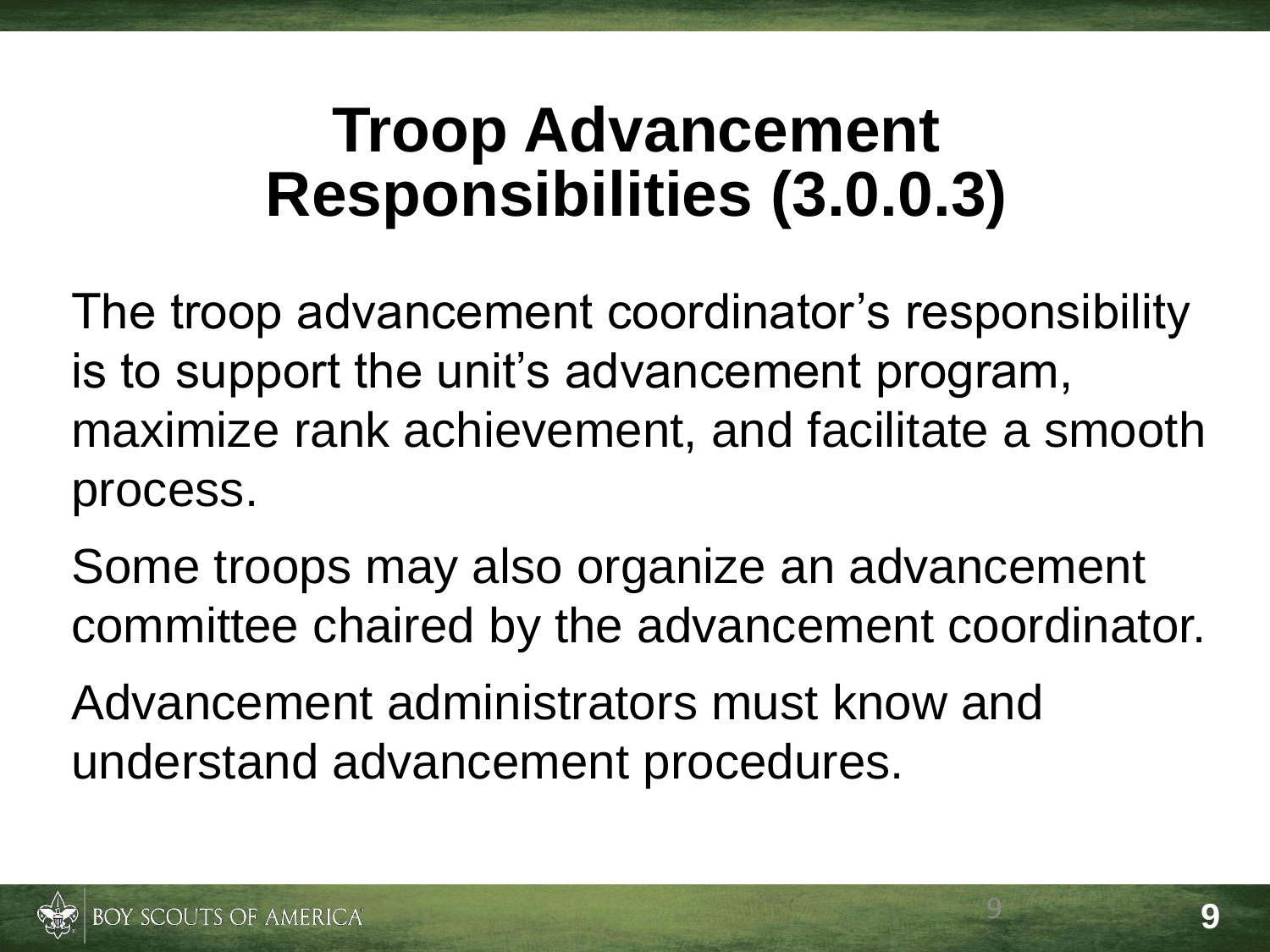- **\*** Supports unit leader's vision for advancement
- $\triangle$  Educates parents or guardians and unit leaders to stimulate advancement within the troop
- Helps plan, facilitate, and conduct regularly scheduled courts of honor
- Obtains necessary badges and certificates

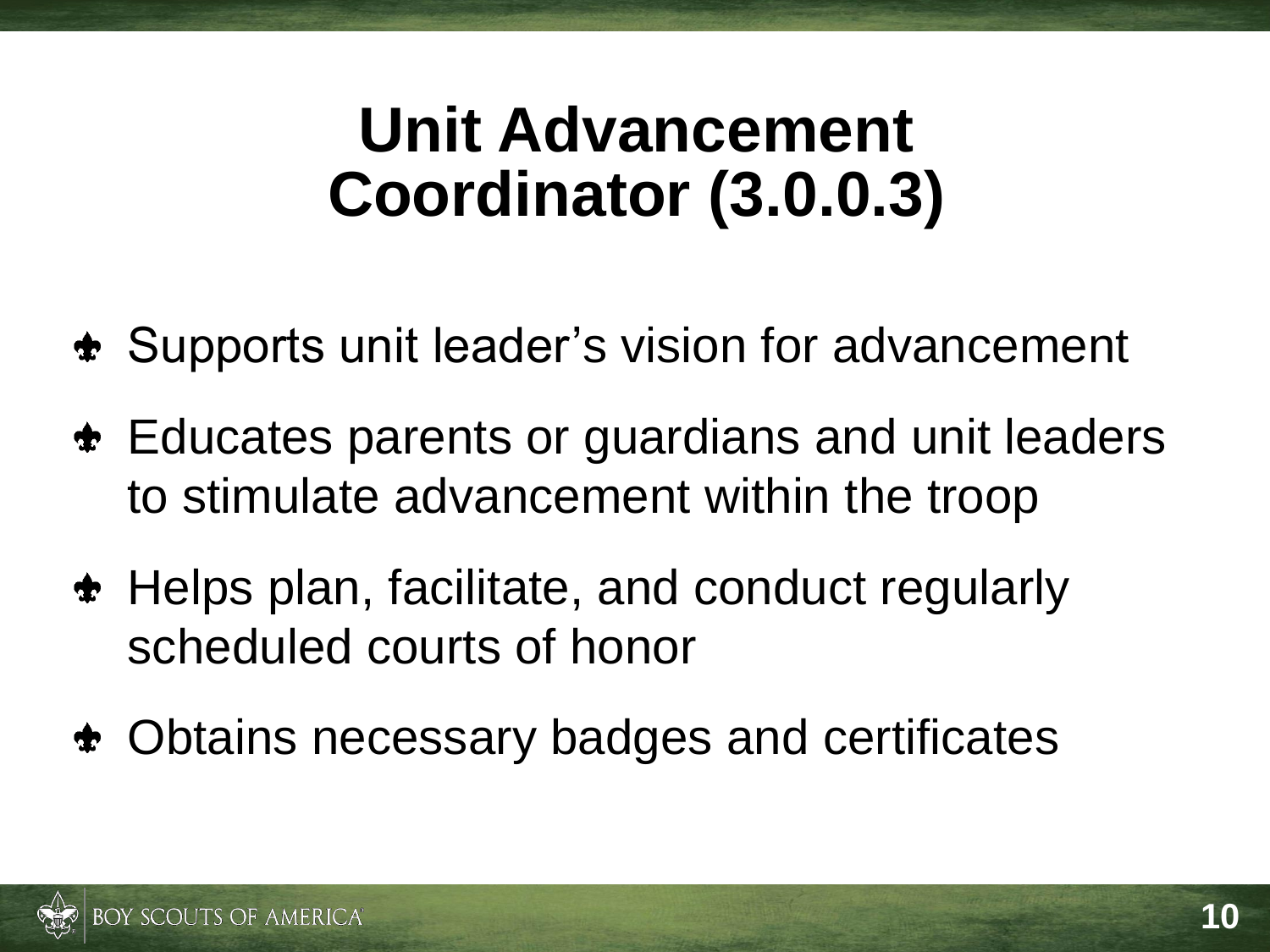- $\triangle$  Know and understand the advancement procedures for the program served, especially for Eagle, Summit, and Quartermaster.
- **\*** Assists the unit leader in establishing practices that will help each new Scout achieve First Class within 12 to 18 months of joining, and Star rank soon thereafter.
- Arranges for timely boards of review (monthly is suggested), and invites Scouts who are ready for them.

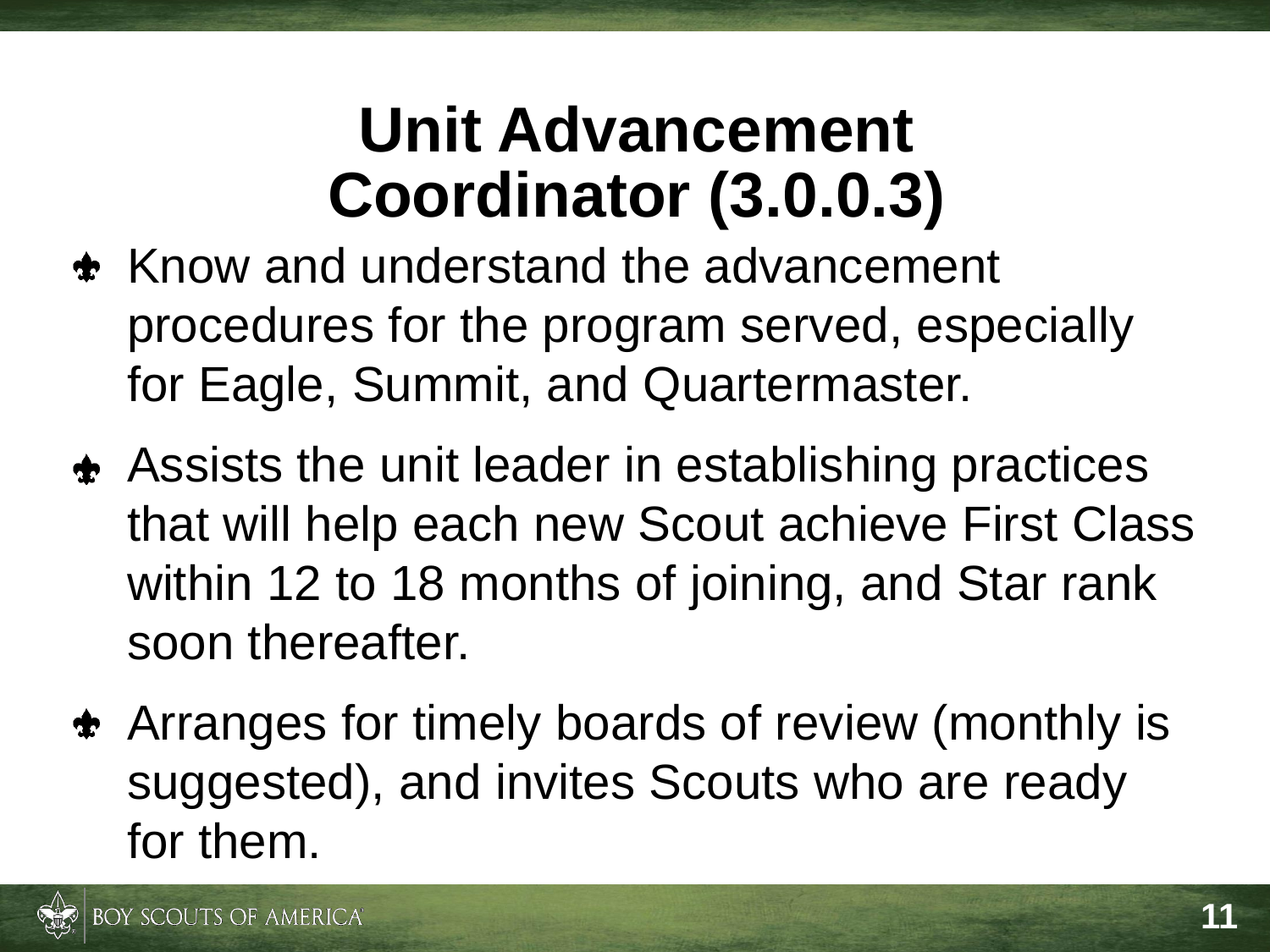- **\*** Keeps advancement records and submits advancement reports to the troop committee.
- Use the BSA's internet portal to report advancement to the local council.
- **\*** Keeps a current copy of the district or council provided merit badge counselor list.
- With youth leadership, helps maintain a library of advancement literature.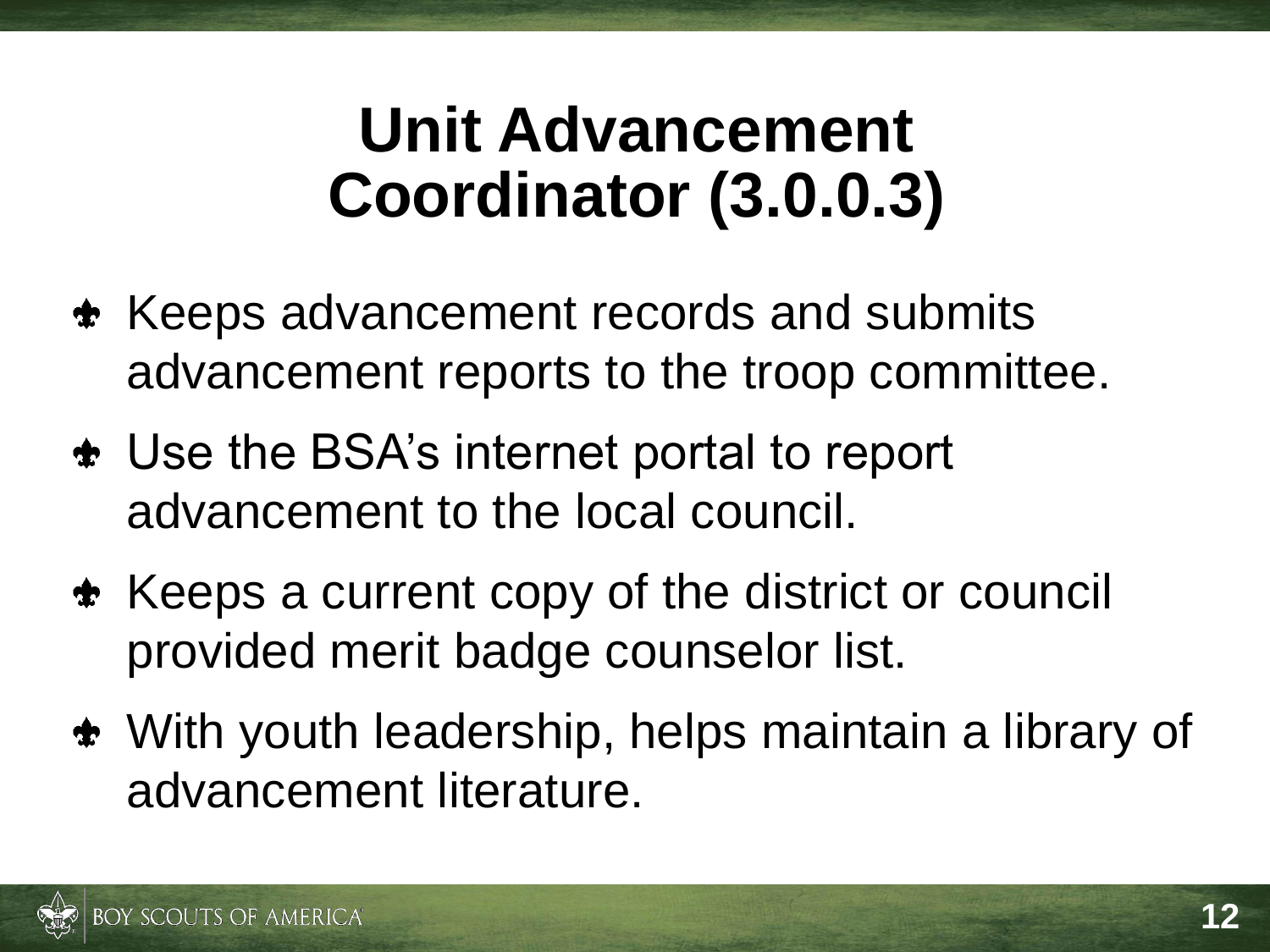Learns about and promotes other Scouting awards and recognitions.

Troops must report all advancement to the local council via Internet Advancement or Scoutbook.

Advancement should be reported at least monthly to ensure current and accurate records.

All advancement for a calendar year must be recorded during that year to count for Journey to Excellence.

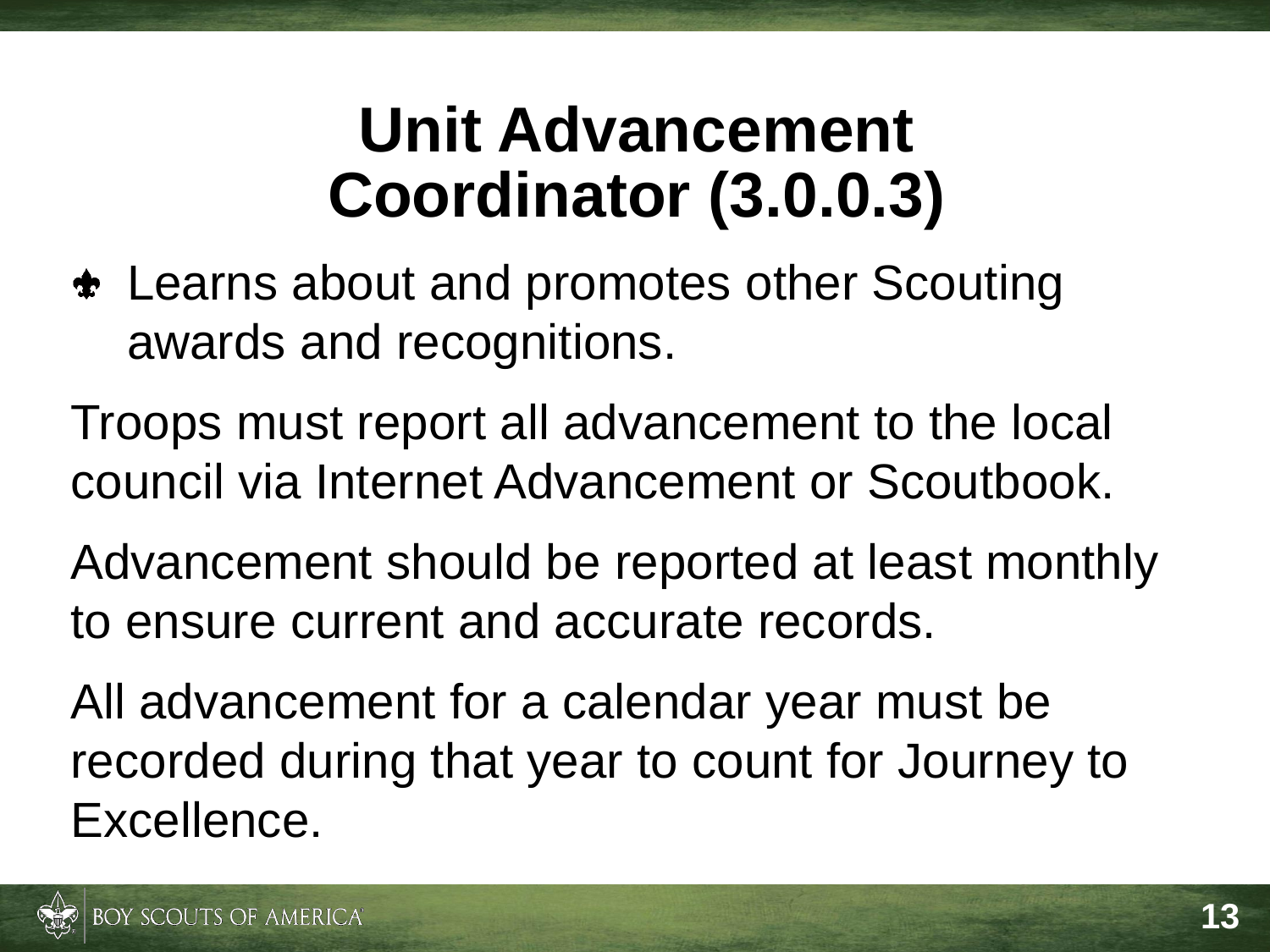## **Unit Advancement Responsibilities: Reporting (4.0.0.2)**

- $\triangleq$  It is strongly recommended that units utilize the BSA's current electronic advancement tools such as Internet Advancement or Scoutbook for reporting advancement. Units that do not have internet access must submit the Advancement Report #34403
- All badges of rank, merit badges, and Eagle Palms are restricted items, not to be sold without a filed advancement report.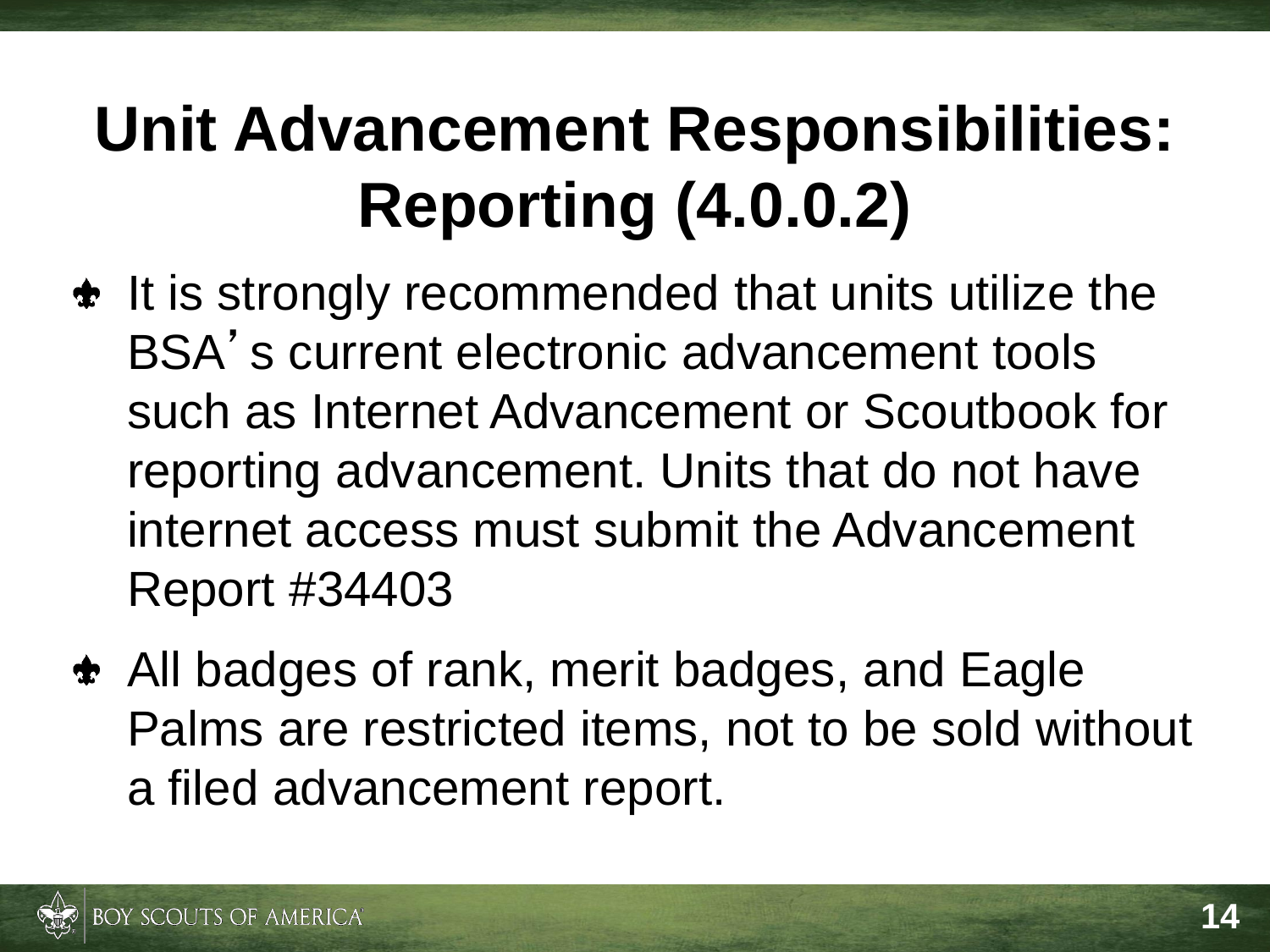## **Scouting Ranks and Advancement Age Requirements (4.2.0.1)**

- Scout, Tenderfoot, Second Class, and First Class requirements can be worked on simultaneously after joining a troop. However, they must be earned in order, with Scout rank first.
- Star, Life, and Eagle ranks must be earned in order. All of the requirements for these ranks, except those related to merit badges, must be fulfilled after the successful completion of a board of review for the previous rank.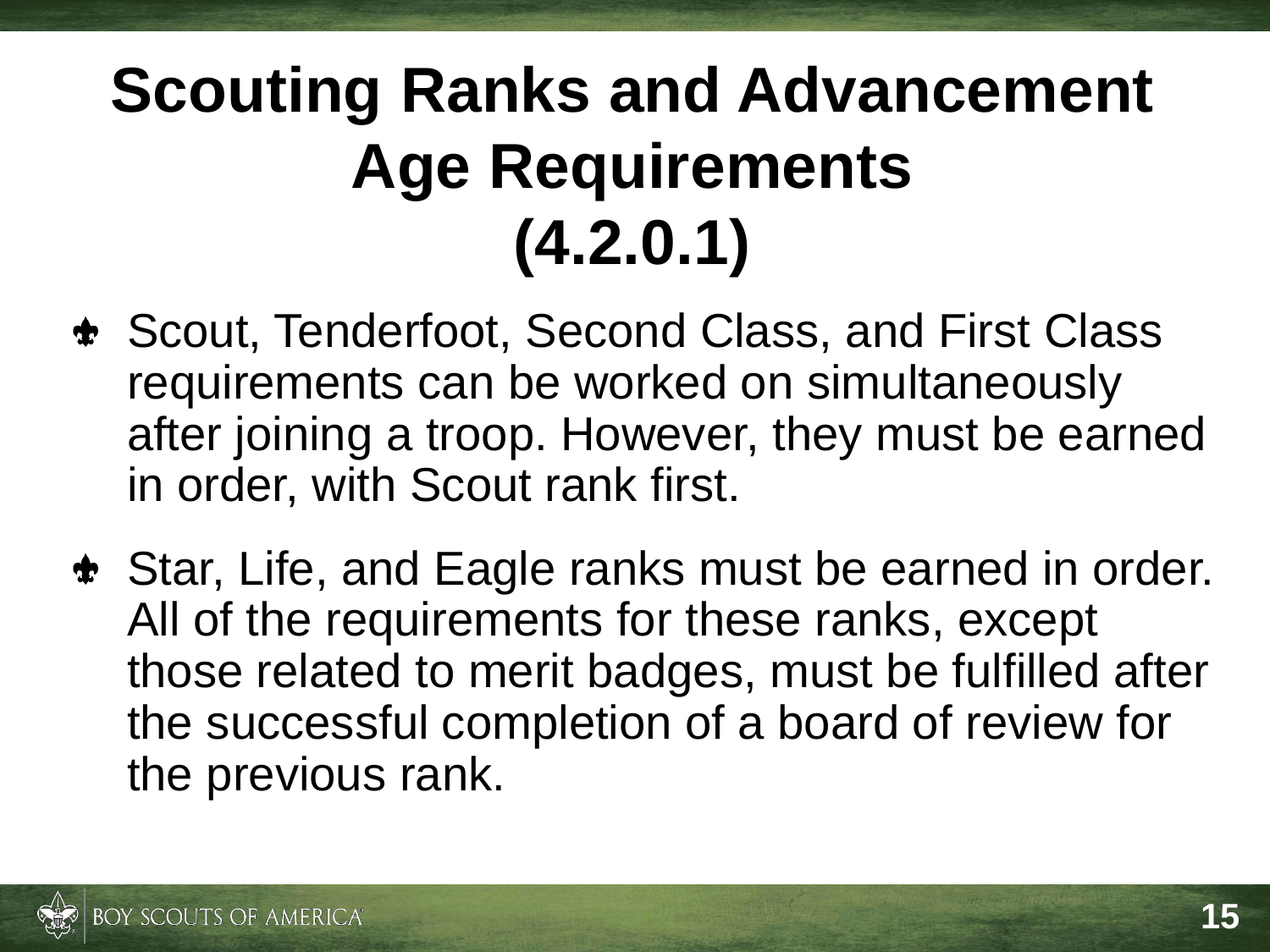## **Unit Advancement Mechanics (4.2.0.0)**

- All rank requirements must be passed exactly as written – no more and no less.
- All Scouts BSA rank advancements must be completed prior to age 18 unless special needs circumstances apply. (See section 10 of the GTA for further information.)
- $\triangle$  Time extensions for Eagle Scout rank may be requested under extenuating circumstances.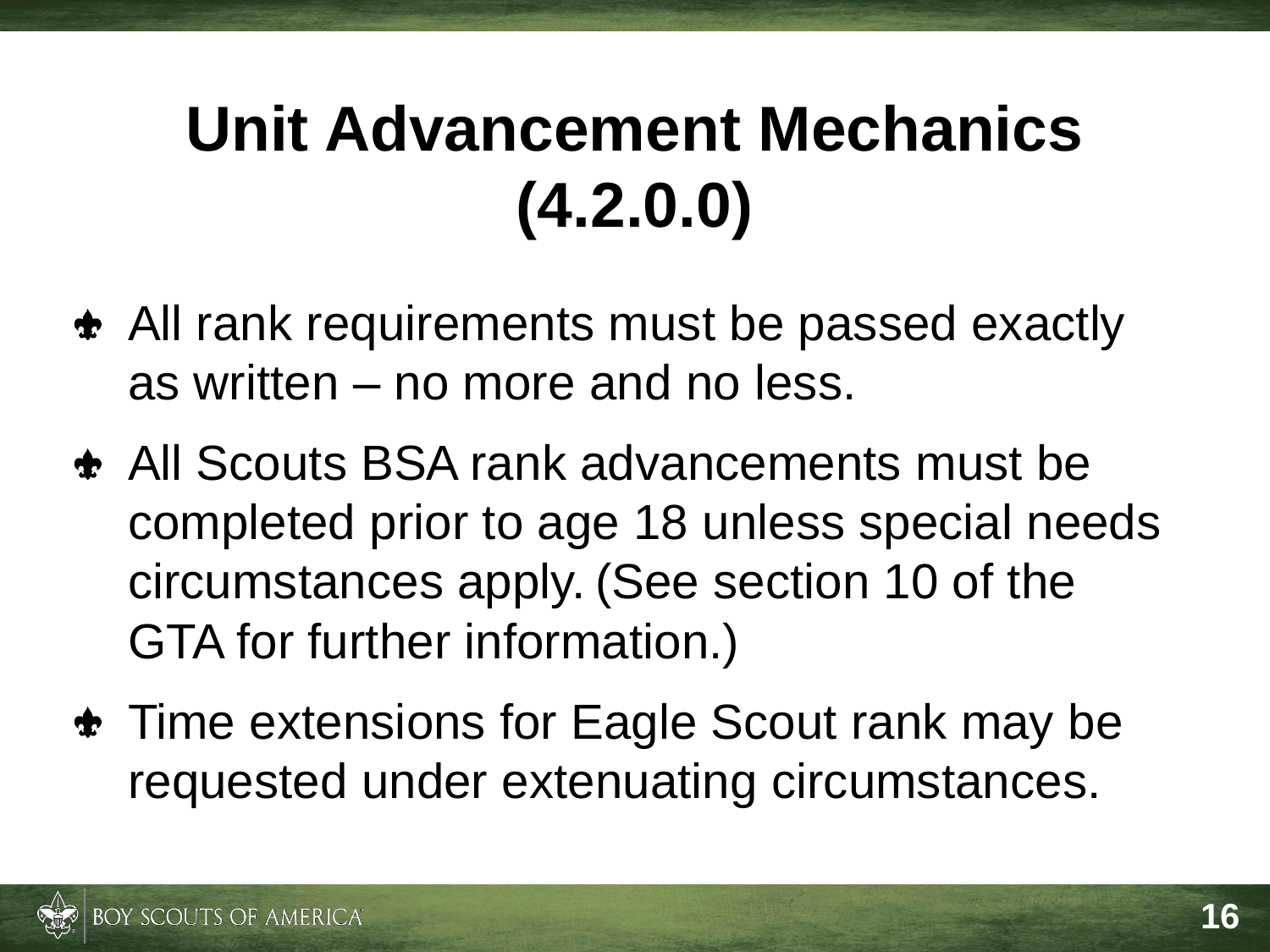## **Merit Badges (7.0.1.0)**

- Merit badge counselors must be BSA registered – this is in addition to unit leader registration.
- Merit badge counselors must be approved by the local council.
- $\triangle$  The council or district furnishes the merit badge counselor lists to the units.
- $\triangle$  The unit advancement coordinator maintains the current list.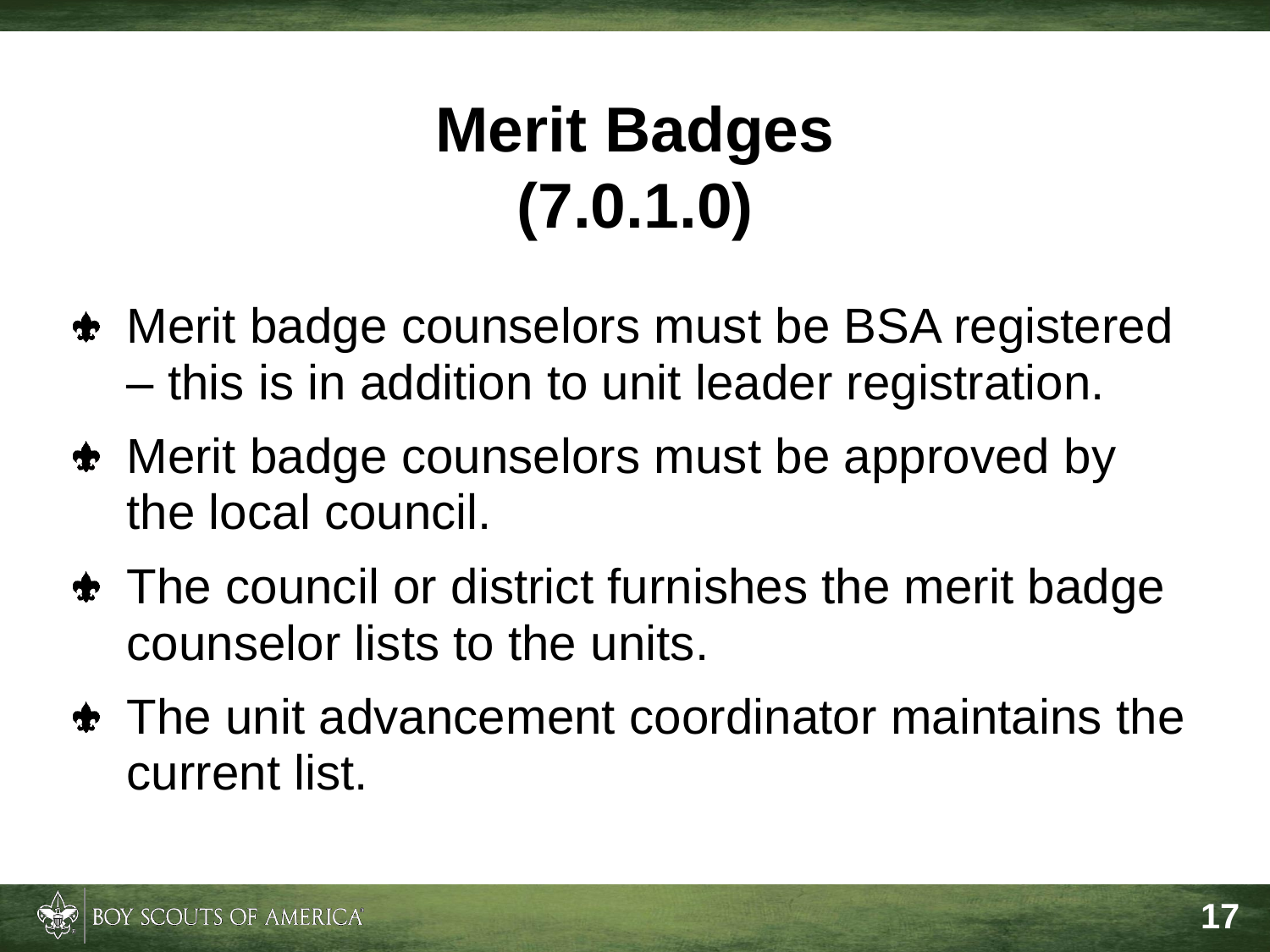## **Merit Badges**

- **\*** Merit badge counselors must complete Youth Protection training every two years.
- Merit badge counselors must be men or women of good character, age 18 or older, and must have recognized skills.
- **\*** The buddy system must be used. A youth member must not meet one-on-one with an adult. (7.0.3.1) Youth Protection policies must be followed as outlined in the *Guide to Safe Scouting.*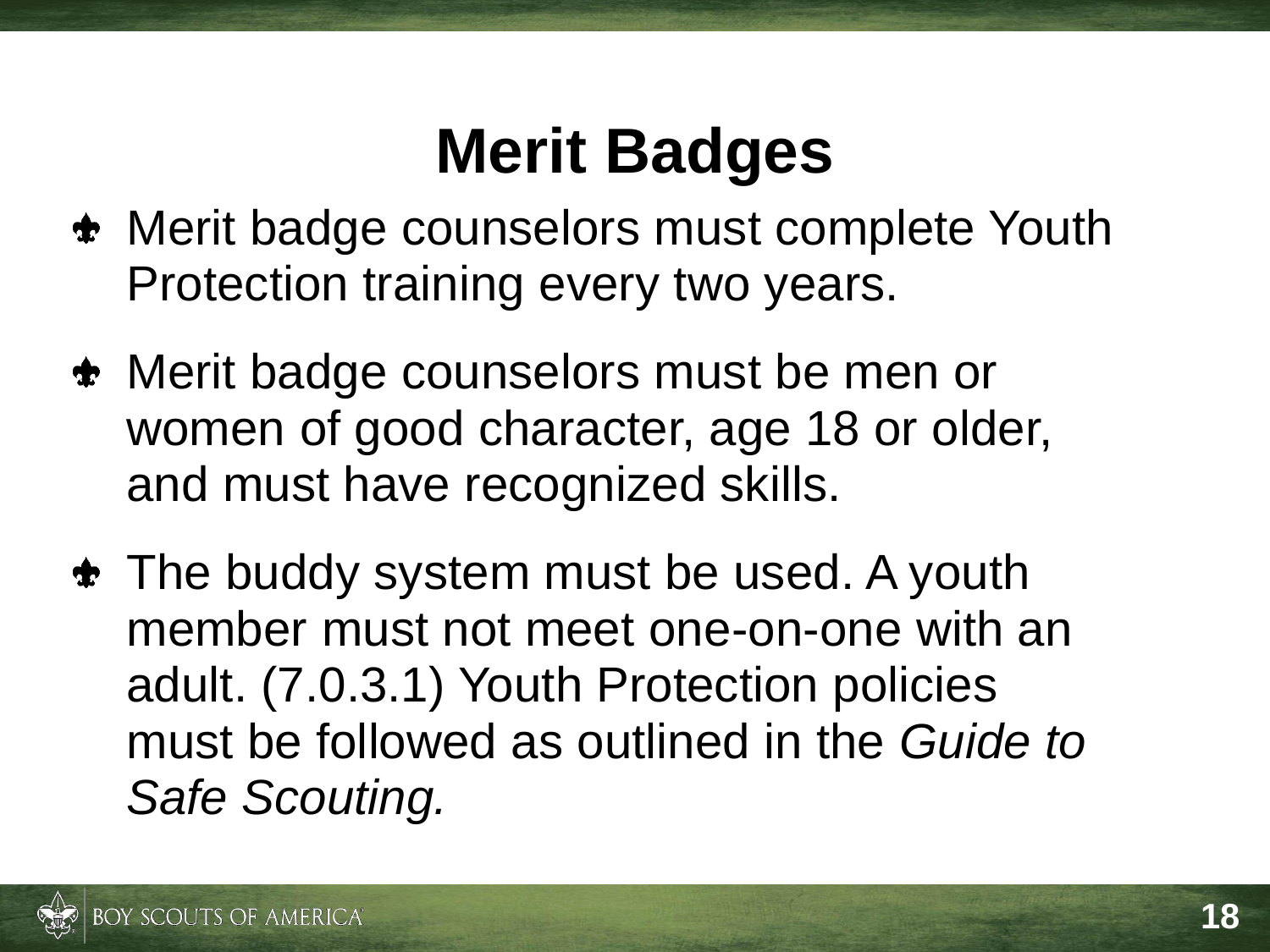### **In Summary, Advancement…**

- Encourages Scouts to learn new skills and explore new subject areas
- **\*** Provides a tangible reward for hard work
- **\*** Helps build confidence
- Facilitates a Scout's personal growth
- $\bullet$  Provides a method to further the objectives of Scouting